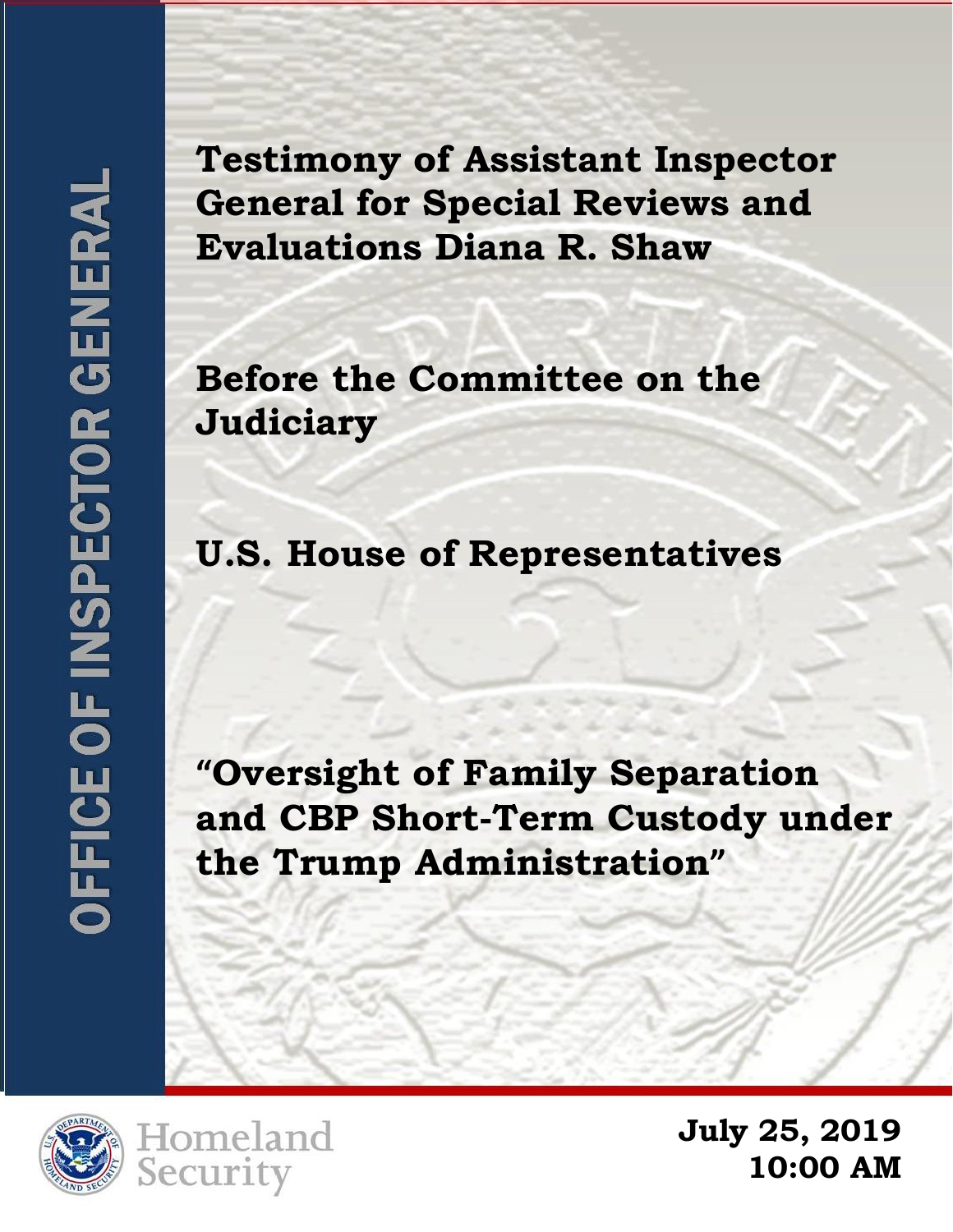

Chairman Nadler, Ranking Member Collins, and members of the Committee, thank you for inviting me today to discuss family separation and short-term custody in U.S. Customs and Border Protection (CBP) holding facilities and ports of entry. My testimony today will focus on our two recent Management Alerts regarding conditions at CBP facilities: *[DHS Needs to Address Dangerous](https://www.oig.dhs.gov/sites/default/files/assets/Mga/2019/oig-19-46-may19-mgmtalert.pdf)  [Overcrowding Among Single Adults at El Paso Del Norte Processing Center](https://www.oig.dhs.gov/sites/default/files/assets/Mga/2019/oig-19-46-may19-mgmtalert.pdf) (OIG-*[19-46\)](https://www.oig.dhs.gov/sites/default/files/assets/Mga/2019/oig-19-46-may19-mgmtalert.pdf) and *[DHS Needs to Address Dangerous Overcrowding and Prolonged](https://www.oig.dhs.gov/sites/default/files/assets/Mga/2019/oig-19-51-jul19.pdf)  [Detention of Children and Adults in the Rio Grande Valley](https://www.oig.dhs.gov/sites/default/files/assets/Mga/2019/oig-19-51-jul19.pdf) (OIG-19-51). These* alerts describe conditions that we observed on May 7 and 8, 2019, and June 10 through 12, 2019, respectively.

We issued two recent Management Alerts because in the course of our review we identified issues that posed a serious, imminent threat to the health and safety of CBP personnel and detainees requiring immediate action by the Department. Management Alerts are a unique product issued by DHS OIG in relatively rare circumstances in which we identify an issue so serious that we deem it necessary to report on the issue before completing our standard inspection or review process. In such instances, we prepare a "Management Alert" to notify the Department of the issue so it can take immediate action to mitigate and/or correct the situation. Often, because we have not completed our standard inspection or review process at the time we issue a Management Alert on a particular issue, we are not yet in a position to offer recommendations for corrective action.

While DHS OIG generally strives to improve the efficiency and effectiveness of DHS programs and operations through concrete, implementable recommendations, Management Alerts present a unique situation in which we may not be able to do so given the nature and urgency of the issue(s) uncovered. The dangerous overcrowding and prolonged detention we observed on our recent unannounced visits to CBP facilities on the southern border presented just such a situation.

# **Background on Unannounced Inspections and Past Work**

DHS Office of Inspector General (OIG) initiated our unannounced inspection program in response to concerns raised by Congress about conditions for aliens in CBP custody. Our unannounced inspections of CBP holding facilities evaluate compliance with CBP's National Standards on Transport, Escort, Detention and Search (TEDS)<sup>[1](#page-1-0)</sup>, which govern CBP's interaction with detained individuals. Our inspections also determine whether CBP provides reasonable care from apprehension to holding. During our visits to ports of entry and Border Patrol facilities, we focus on elements of the TEDS standards that can

 $\overline{a}$ 

<span id="page-1-0"></span><sup>1</sup> [U.S. Customs and Border Protection, National Standards on Transport, Escort, Detention,](https://www.cbp.gov/sites/default/files/assets/documents/2017-Sep/CBP%20TEDS%20Policy%20Oct2015.pdf)  [and Search, October 2015.](https://www.cbp.gov/sites/default/files/assets/documents/2017-Sep/CBP%20TEDS%20Policy%20Oct2015.pdf)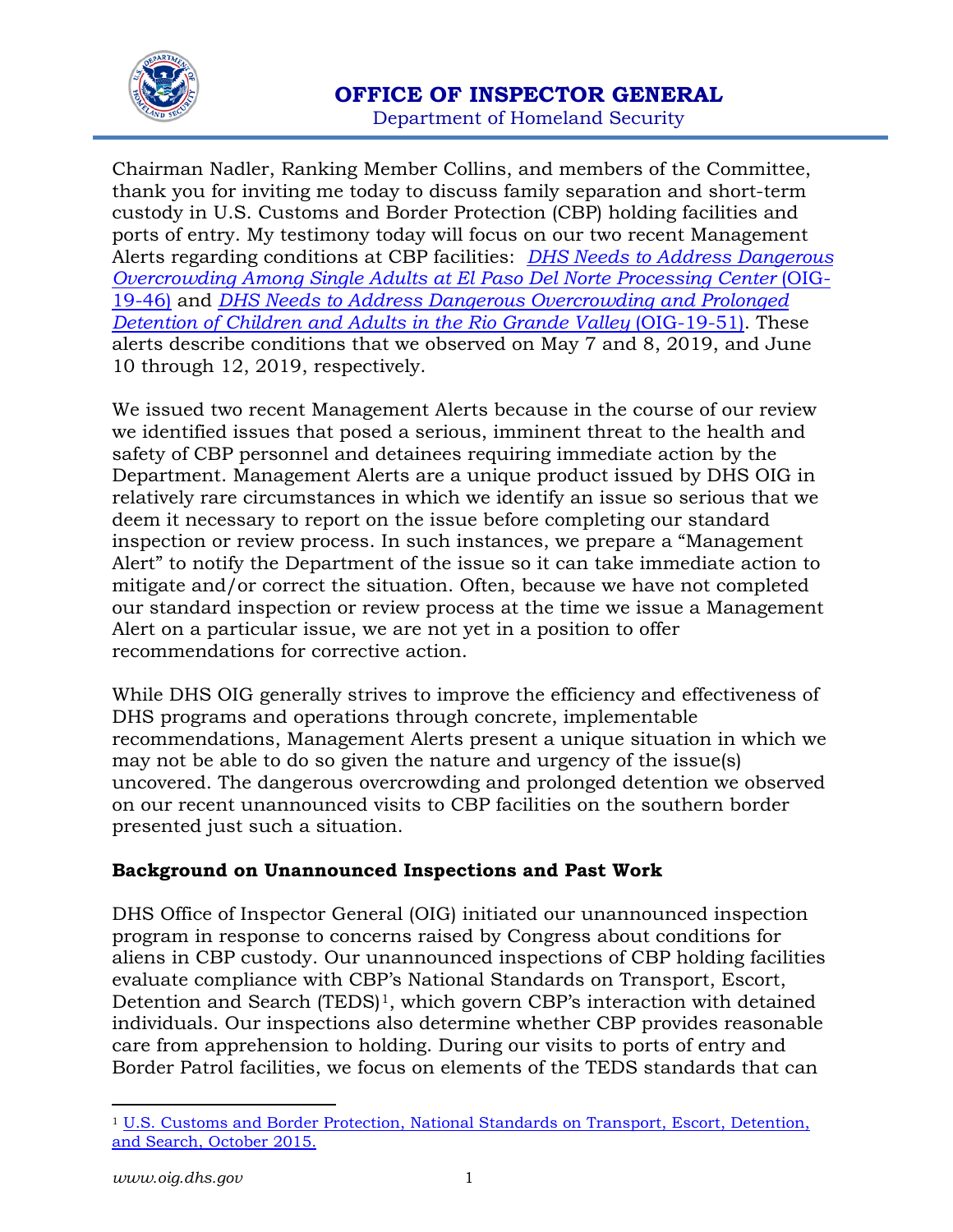

be observed and evaluated by OIG inspectors without specialized law enforcement or medical training. We inspect CBP's compliance with standards such as whether adequate drinking water, food, blankets, and hygiene supplies are being provided to detainees. We also review how long detainees have been in custody and whether unaccompanied alien children (UACs) are given access to telephones to call relatives or their consulates.

CBP Office of Field Operations ports of entry, Border Patrol stations, and processing centers are intended solely for short-term detention. In fact, TEDS standards provide that "[d]etainees should generally not be held for longer than 72 hours in CBP hold rooms or holding facilities. Every effort must be made to hold detainees for the least amount of time required for their processing, transfer, release, or repatriation as appropriate and as operationally feasible." Additional legal protections are in place for children DHS deems to be UACs, who by law should be transferred to Health and Human Services (HHS) Office of Refugee Resettlement (ORR) within 72 hours.[2](#page-2-0) The TEDS standards also outline protocols for CBP on how to treat vulnerable populations, defined as "at risk" by CBP, such as UACs, families and pregnant, elderly, or disabled detainees, and specify requirements for general care and conditions for such vulnerable populations in temporary custody. While ICE is responsible for providing long-term detention, TEDS standards require that CBP provide safe and sanitary short-term holding facilities for all detainees.

In the past, when we had reviewed CBP holding facilities, conditions were generally compliant with existing hold-room policies. However, starting in 2014 with the influx of UACs in CBP custody, DHS has struggled with compliance with certain *Flores* Agreement provisions, such as holding children no longer than 72 hours. This generally continued to be the case in 2018, during which implementation of the Administration's Zero Tolerance Policy was followed by an increase in the number of individuals held in CBP custody for longer than 72 hours.[3](#page-2-1)

<span id="page-2-0"></span> $\overline{a}$ <sup>2</sup> The *Flores* Agreement generally permits detention of minors no longer than 72 hours, with a provision that in an influx of minors, placement should be as expeditious as possible. In addition, the *Trafficking Victims Protection Reauthorization Act of 2008* requires DHS to meet this timeline unless there are "exceptional circumstances." 8 U.S.C. § 1232(b)(3). The *Flores* Agreement also includes a requirement that immigration officials hold minors immediately following arrest in facilities that provide: (1) access to food and drinking water; (2) medical assistance in the event of emergencies; (3) toilets and sinks; (4) adequate temperature control and ventilation; (5) adequate supervision to protect minors from others; (6) separation from unrelated adults whenever possible; and (7) contact with family members who were arrested with the minor.

<span id="page-2-1"></span><sup>3</sup> *Special Review – [Initial Observations Regarding Family Separation Issues Under the Zero](https://www.oig.dhs.gov/sites/default/files/assets/2018-10/OIG-18-84-Sep18.pdf)  Tolerance Policy,* [OIG-18-84, September 27, 2018](https://www.oig.dhs.gov/sites/default/files/assets/2018-10/OIG-18-84-Sep18.pdf); *[Results of Unannounced Inspections of](https://www.oig.dhs.gov/sites/default/files/assets/2018-10/OIG-18-87-Sep18.pdf)  [Conditions for Unaccompanied Alien Children in CBP Custody,](https://www.oig.dhs.gov/sites/default/files/assets/2018-10/OIG-18-87-Sep18.pdf)* OIG-18-87, September 28, 2018. The CBP facilities we inspected between June 26 and June 28, 2018 appeared to be operating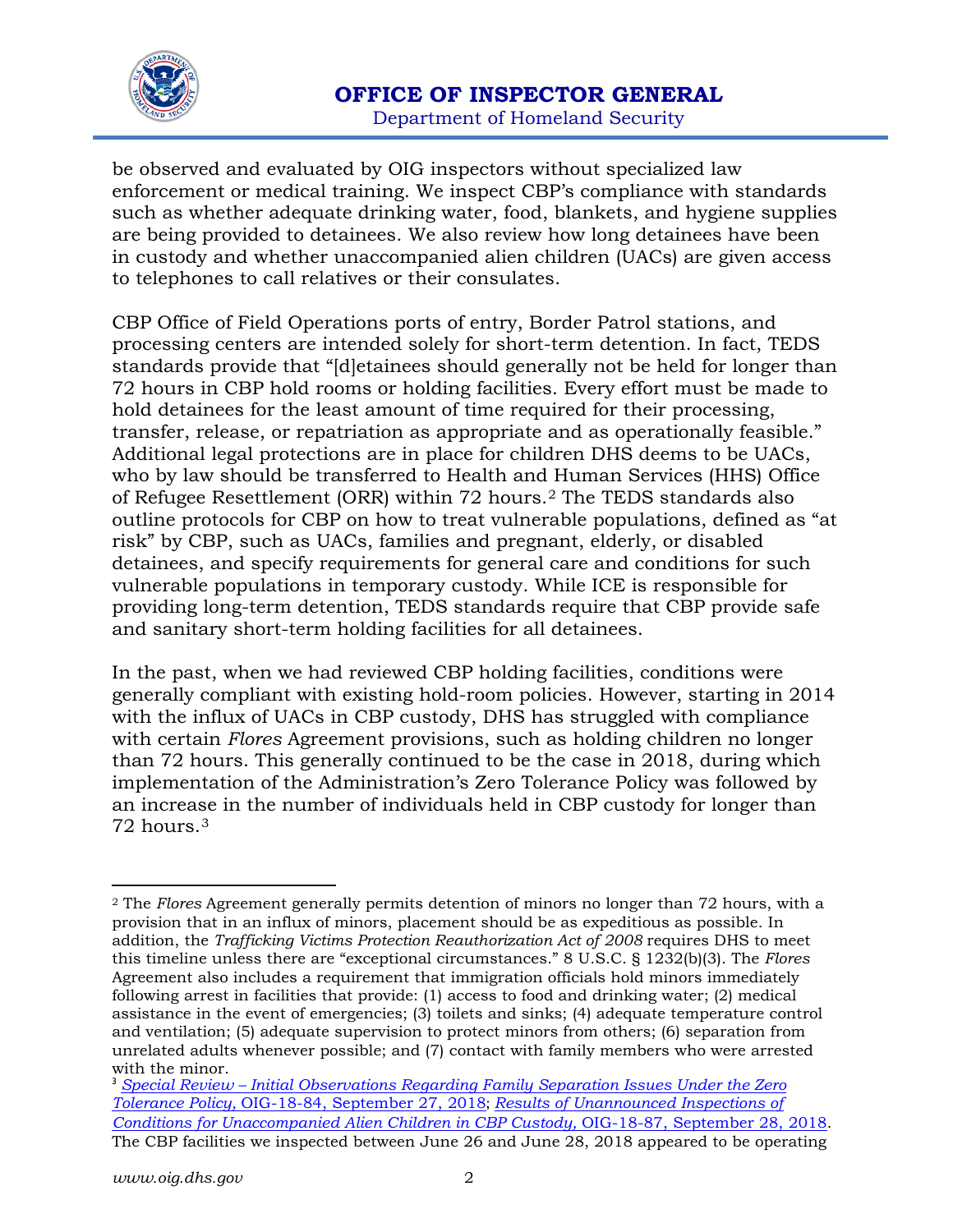

Our more recent unannounced inspections reveal a worsening situation, which the Department has characterized as "an acute and worsening crisis." Specifically, in May and June of this year, we observed dangerous overcrowding and prolonged detention in CBP facilities in both El Paso and the Rio Grande Valley. We also documented instances of non-compliance with TEDS standards, including lack of access to hot meals and showers for minors. The conditions we observed, which put the health and safety of both DHS personnel and detainees at risk, prompted us to publish two Management Alerts raising the issues to the attention of DHS leadership and requesting immediate action.

## **Overcrowding and Prolonged Detention Have Resulted in Non-Compliance with TEDS Standards**

Early in May 2019, our inspectors conducted spot inspections of five Border Patrol stations and two ports of entry in the El Paso area. One month later in June 2019, our inspectors conducted spot inspections of five Border Patrol facilities and two ports of entry in the Rio Grande Valley. In both instances, we observed dangerous overcrowding and prolonged detention at Border Patrol facilities resulting in non-compliance with TEDS standards.

We chose these locations based on a review of CBP statistics on apprehensions, complaints received by the OIG hotline, unannounced inspections from previous years, and consultation with our investigators who work in OIG field offices on the southern border and are familiar with conditions in the facilities. According to CBP data, the El Paso sector experienced the sharpest increase in apprehensions  $-619$  percent<sup>[4](#page-3-0)</sup> comparing the first seven months of FY 2019 to the same period in FY 2018. The Rio Grande Valley Sector had the highest overall volume of apprehensions<sup>[5](#page-3-1)</sup> on the southwest border, with nearly a quarter million apprehensions in the first eight months of FY 2019.

# Overcrowding and Prolonged Detention of Single Adults at El Paso Del Norte Processing Center

During the week of May 6, 2019, we observed dangerous holding conditions at the El Paso Del Norte Processing Center (PDT) Border Patrol processing facility, located at the Paso Del Norte Bridge. Despite having a maximum capacity of 125 detainees, CBP custody logs indicated that approximately 750 detainees were on-site on May 7 and 900 detainees were on-site on May 8. Although the

 $\overline{a}$ 

in compliance with the 2015 TEDS standards we evaluated; however, we determined that CBP exceeded the 72-hour period in many instances during our fieldwork.

<span id="page-3-0"></span><sup>4</sup> This represents an increase in apprehensions of 82% of single adults, 347% of UACs, and 1,816% of family units.

<span id="page-3-1"></span><sup>5</sup> This represents an increase in apprehensions of 32% of single adults, 62% of UACs, and 269% of family units.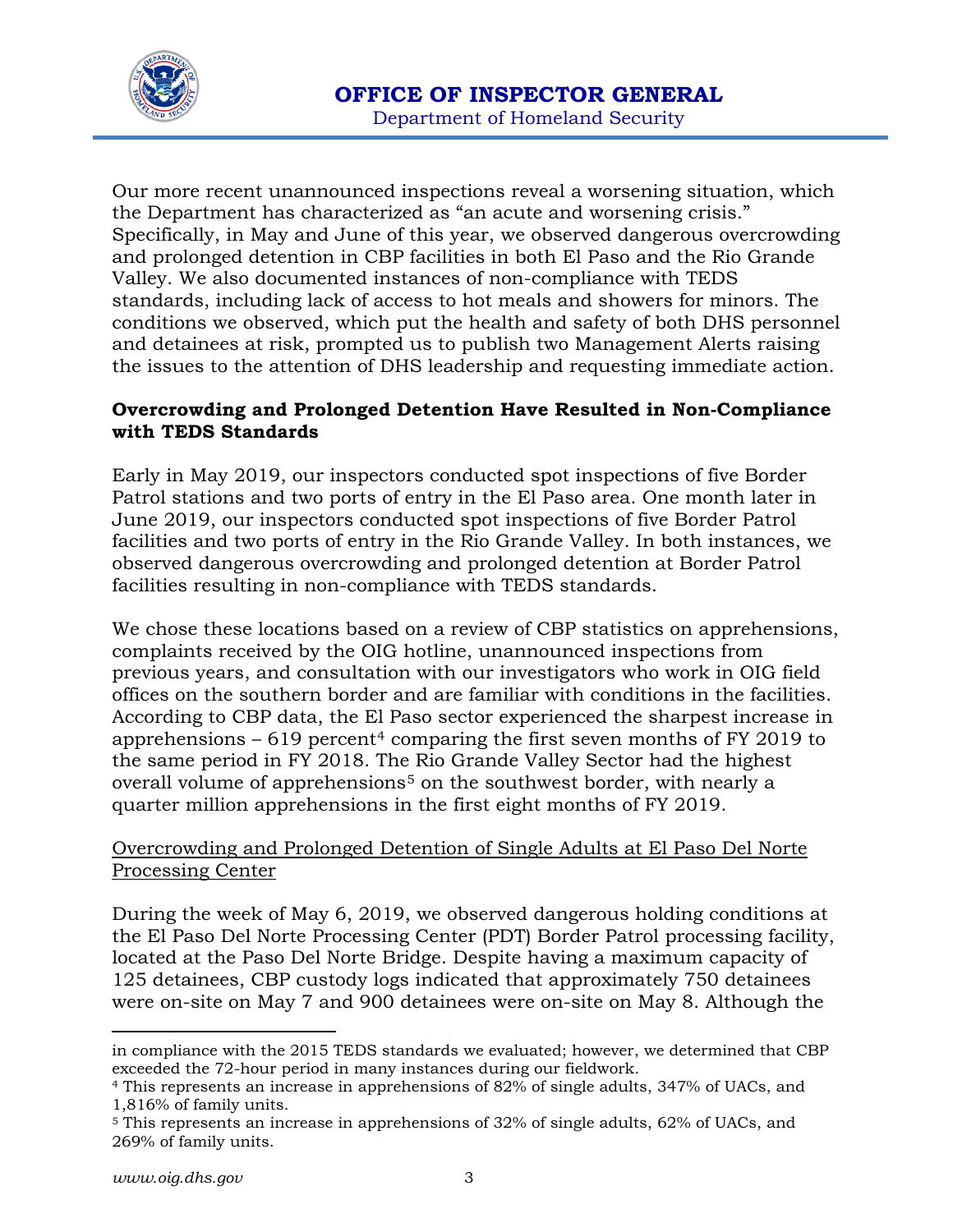

majority of these detainees were held in outdoor space for processing and transfer, many of those inside the facility were held in severely overcrowded cells. TEDS standards provide that "under no circumstances should the maximum [cell] occupancy rate, as set by the fire marshal, be exceeded." Yet, at the facility, single adults were being held in cells designed for one-fifth as many detainees. Specifically, we observed:

- a cell with a maximum capacity of 12 held 76 detainees;
- a cell with a maximum capacity of 8 held 41 detainees; and
- a cell with a maximum capacity of 35 held 155 detainees.

Border Patrol agents also told our inspectors that some of the detainees had been held in standing-room-only conditions for days or even weeks. The Border Patrol's custody logs confirmed this prolonged detention. When we visited PDT on May 7, of the total 756 detainees on-site during our visit, 66 percent of detainees had been held for longer than the 72 hours generally permitted under TEDS standards, with 4 percent held for more than two weeks. When we returned to PDT for another unannounced inspection the next day, we observed that, while some family units and adult females had been transferred the day before, additional detainees had arrived for processing, increasing the total number of detainees on-site to approximately 900.

"At-Risk" Populations are Subject to Overcrowding and Prolonged Detention in Border Patrol Facilities in the Rio Grande Valley Sector, Resulting in Non-Compliance with Applicable Standards

During the week of June 10, 2019, we traveled to the Rio Grande Valley in Texas and we observed serious overcrowding at four of the five Border Patrol facilities and prolonged detention at all five facilities. At the time of our visit, Border Patrol was holding about 8,000 detainees in custody in the Rio Grande Valley sector, with 3,400 held longer than the permitted 72 hours. Of those 3,400 detainees, Border Patrol held 1,500 for more than 10 days. With respect to UACs and families – populations defined as "at-risk" in TEDS standards – Border Patrol's custody data indicated that 826 (31 percent) of the 2,669 children at these facilities had been held longer than the 72 hours generally permitted under the TEDS standards and the *Flores* Agreement. For example, at the Centralized Processing Center in McAllen, TX, of the 806 UACs who had already been processed and were awaiting transfer to HHS custody, 165 had been in CBP custody longer than a week. Additionally, there were more than 50 UACs younger than 7 years old, and some of them had been in custody more than two weeks while awaiting transfer.

In addition to holding roughly 30 percent of minor detainees for longer than 72 hours, several Rio Grande Valley facilities struggled to meet other TEDS standards for UACs and families. For example, children at three of the five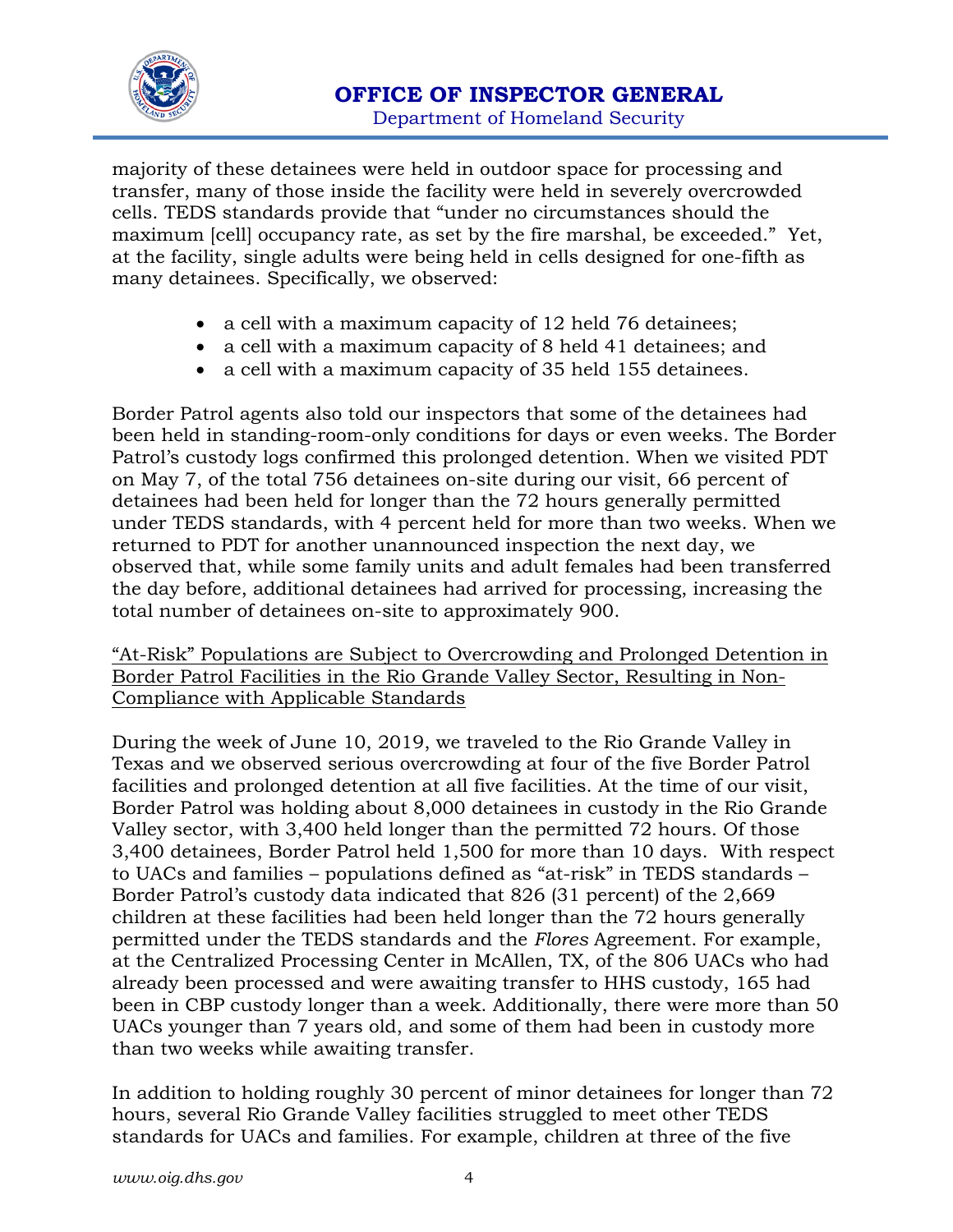

Border Patrol facilities we visited had no access to showers, despite the TEDS standards requiring that "reasonable efforts" be made to provide showers to children approaching 48 hours in detention. Children had limited access to a change of clothes as Border Patrol had few spare clothes and no laundry facilities. While all facilities had infant formula, diapers, baby wipes, and juice and snacks for children, we observed that two facilities had not provided children access to hot meals – as is required by the TEDS standards – until the week we arrived.

## Overcrowding and Prolonged Detention for Adults in the Rio Grande Valley Sector Resulted in Non-Compliance with TEDS Standards

The conditions in the Rio Grande Valley for single adults were similar to those faced by detainees in the El Paso facility. Detainees were also held in cells that exceeded maximum occupancy rates, resulting in non-compliance with TEDS standards. Overcrowding at one facility led to some single adults being held in standing room only conditions for a week and, at another facility, some single adults were held more than a month in overcrowded cells.

CBP was also unable to meet TEDS standards that require CBP to make a reasonable effort to provide a shower for adults after 72 hours; most single adults had not had a shower in CBP custody despite several being held for as long as a month. At some facilities, Border Patrol was giving detainees wetwipes to maintain personal hygiene. Most single adult detainees were wearing the clothes they arrived in days, weeks, and even up to a month prior.

#### **Overcrowding and Prolonged Detention Puts DHS Personnel and Detainees at Health and Safety at Risk**

We are concerned that the overcrowding and prolonged detention we observed in the El Paso and Rio Grande Valley sectors represent an immediate risk to the health and safety of DHS agents and officers, and to those detained.

#### Overcrowding and Prolonged Detention Exacerbate Health and Safety Risks in El Paso Sector

During our May visits at PDT, we observed approximately 75 people being treated for lice and some detainees were in isolation with flu, chicken pox, and scabies. When the detainees in line waiting to be processed had to surrender their valuables, such as money and phones, to DHS staff, we observed DHS staff discarding all other detainee property, such as backpacks, suitcases, and handbags, in the nearby dumpster. Border Patrol personnel told us that these items might be wet, have bugs, and be muddy, and therefore, presented a "biohazard." Border Patrol management at PDT and other facilities also raised concerns about the high incidence of illness among their staff, concerns about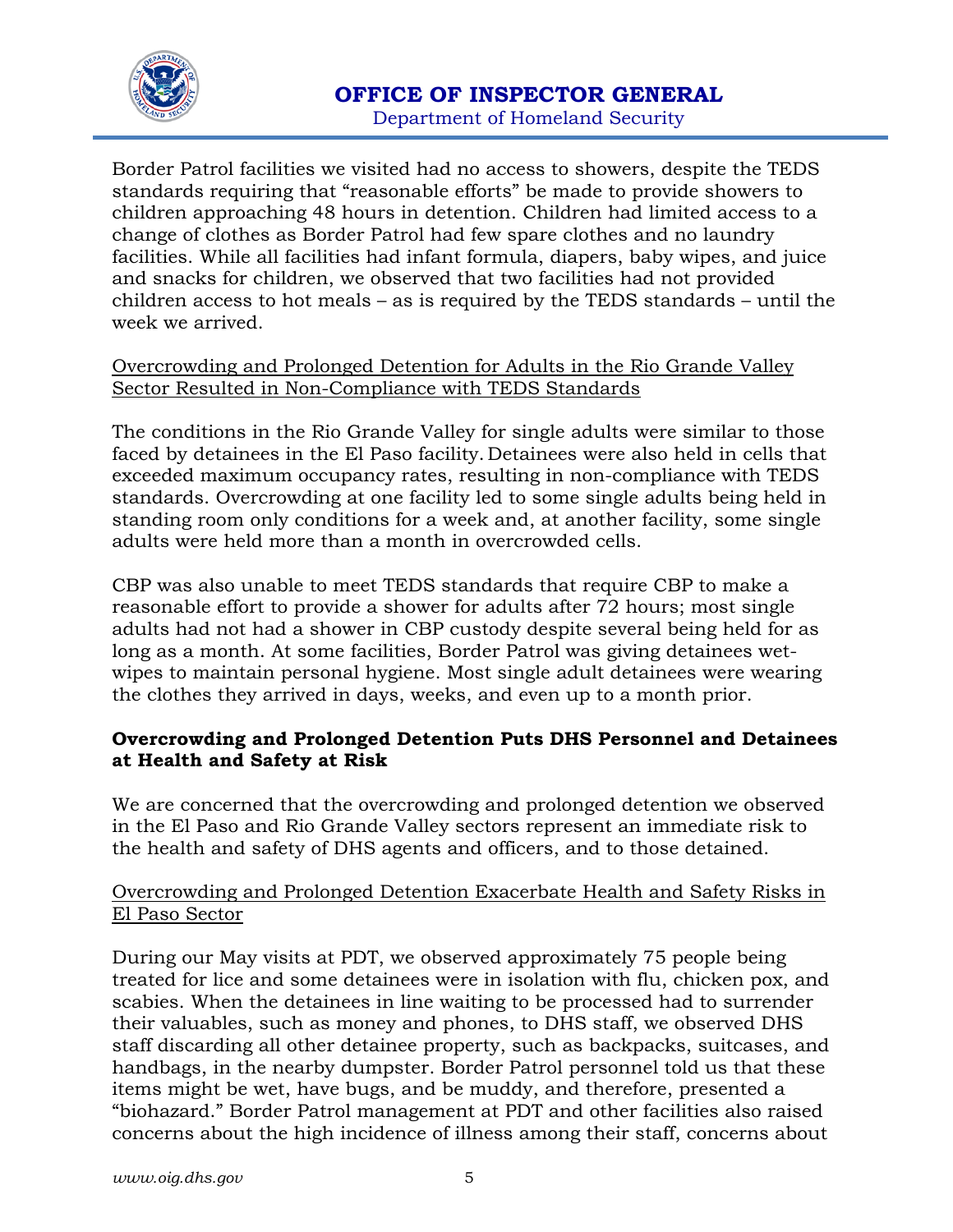

employee morale, and conditions that were elevating anxiety and affecting employees' personal lives.

CBP was also struggling to maintain hygienic conditions in the holding cells. With limited access to showers and clean clothing, detainees were wearing soiled clothing for days or weeks. While TEDS standards do not require a change of clothing for adults, Border Patrol agents said they were nevertheless trying to obtain clean clothing for adult females because the lack of clean clothes was "wearing down on them." Access to toilets was limited, because overcrowding caused detainees to stand on toilets in cells to make room and gain breathing space. Border Patrol agents said detainees who were not ill were raising medical complaints simply to obtain temporary release from the cells, adding to the medical staff's burden.

Border Patrol management at PDT also described an ongoing concern that rising tensions among detainees could turn violent. At the time of our visit, 140 adult male detainees were crowding the hallways and common areas of the facility while their cell was being cleaned. We observed staff having difficulty maneuvering around this crowd to perform their duties, and were told that staff feel they have limited options if detainees decide not to cooperate.

#### Overcrowding and Prolonged Detention of Single Adults Have Resulted in Security Incidents in Rio Grande Valley Sector

The security incidents in the Rio Grande Valley facilities reflect an escalation of the security concerns we raised in our El Paso report. We were informed of multiple security incidents among adult males at multiple facilities. Incidents arise when detainees are moved from their cells for servicing and maintenance. At one facility, when detainees who had been moved from their cells during cleaning refused to return, Border Patrol brought in its special operations team to demonstrate it was prepared to use force if necessary. Additionally, detainees have attempted to escape while removed from their cells during maintenance. Detainees at one overcrowded facility had clogged the toilets with Mylar blankets and socks in order to be released from their cells while the toilets were repaired.

Senior managers at several facilities raised security concerns for their agents and the detainees. One senior manager described the situation as "a ticking time bomb." We had to end our site visit at one Border Patrol facility early because we noticed that our presence was agitating an already difficult situation. Specifically, when detainees observed us, they banged on the cell windows, shouted, pressed notes to the window with their time in custody, and pointed to the evidence of their time in custody, such as their beards.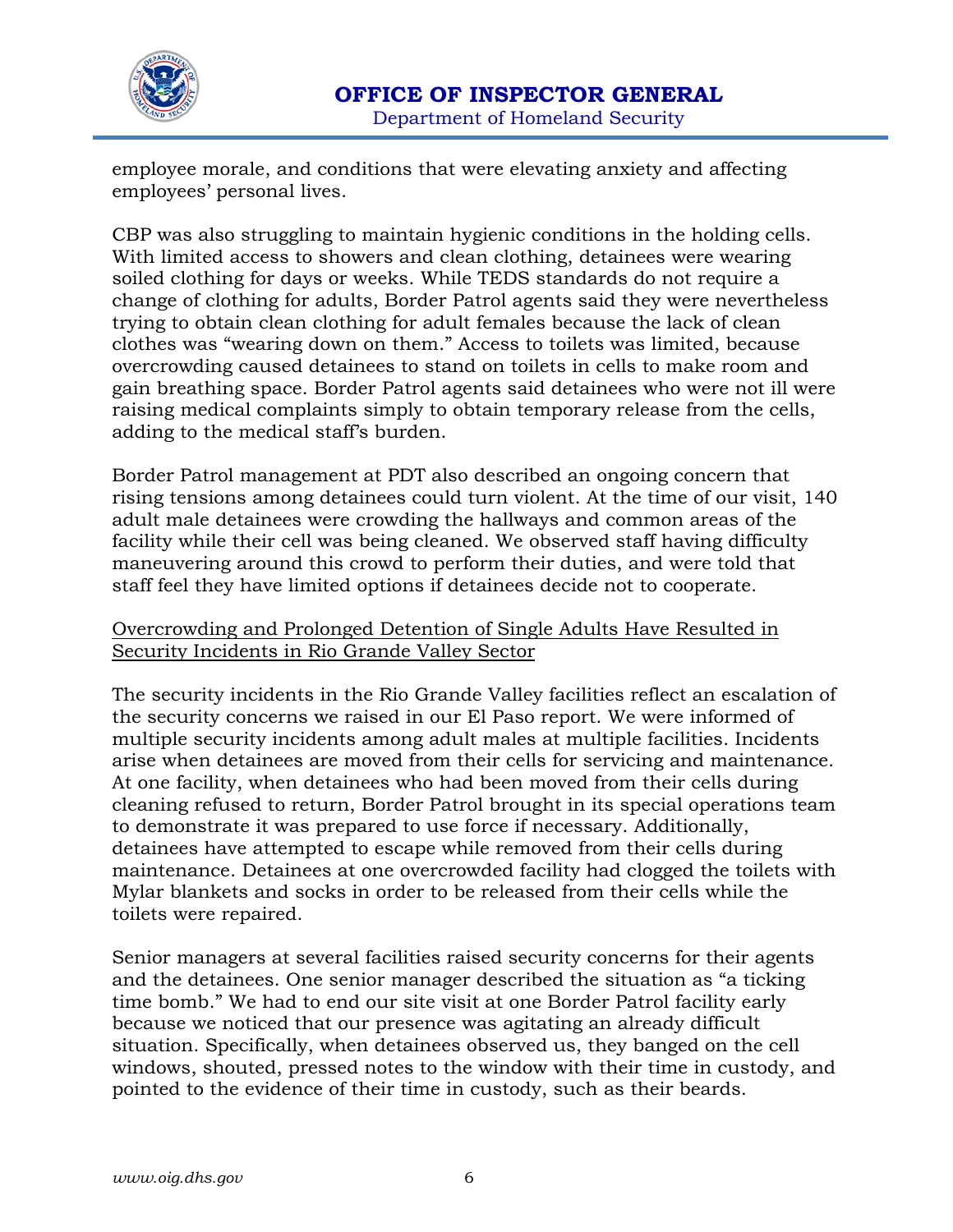

# **Department of Homeland Security Needs a Plan to Eliminate Overcrowding**

We recognize the extraordinary challenge CBP is currently facing to eliminate overcrowding. However, we remain concerned that DHS is not taking sufficient measures to address the issues outlined in our recent Management Alerts, particularly with respect to single adult detainees.

In our May 2019 Management Alert on conditions in the PDT facility, we recommended that CBP take immediate steps to alleviate the overcrowding there. CBP concurred with our recommendation and reported that they have constructed a 500-person soft-sided structure at El Paso Station and plan to construct an additional tent by July 31, 2019. CBP also plans to open a new Centralized Processing Center with an estimated completion date of November 30, 2020. While additional tents may reduce some of the overcrowding, we were concerned that CBP's plan would not eliminate the immediate risk to the health and safety of detainees and DHS employees, particularly the prolonged severe overcrowding of single adults, which can lead to outbreaks of communicable diseases and violence. Thus, the recommendation will remain unresolved and open until DHS offers an immediate corrective action plan to address the dangerous overcrowding.

In response to our July 2019 report on the conditions in the Rio Grande Valley sector, DHS cited measures it has taken to expand CBP's capacity on the southern border. DHS continues to add tents capable of holding 500 people and plans to add more tents to house single adults by July 29, 2019. Again, while additional tents may reduce overcrowding, we remain concerned that DHS is not taking sufficient measures to address prolonged detention in CBP custody, particularly among single adults.

We continue to encourage the Department to take immediate steps to alleviate dangerous overcrowding and prolonged detention of children and adults at CBP facilities. We hope that leadership across the Department will work together to develop a strategic, coordinated plan to address these conditions and alleviate the pressure currently affecting CBP operations.

# **Ongoing OIG Oversight**

Our office will continue to help the Department meet its critical mission through independent and objective audits, inspections, and investigations. We plan to publish several DHS-wide reports this year and next year that will include reviews of CBP and ICE, including:

• DHS Tracking of Detainees to Support Migrant Family Reunification: We initiated a full-scale audit looking at the effectiveness of DHS' IT systems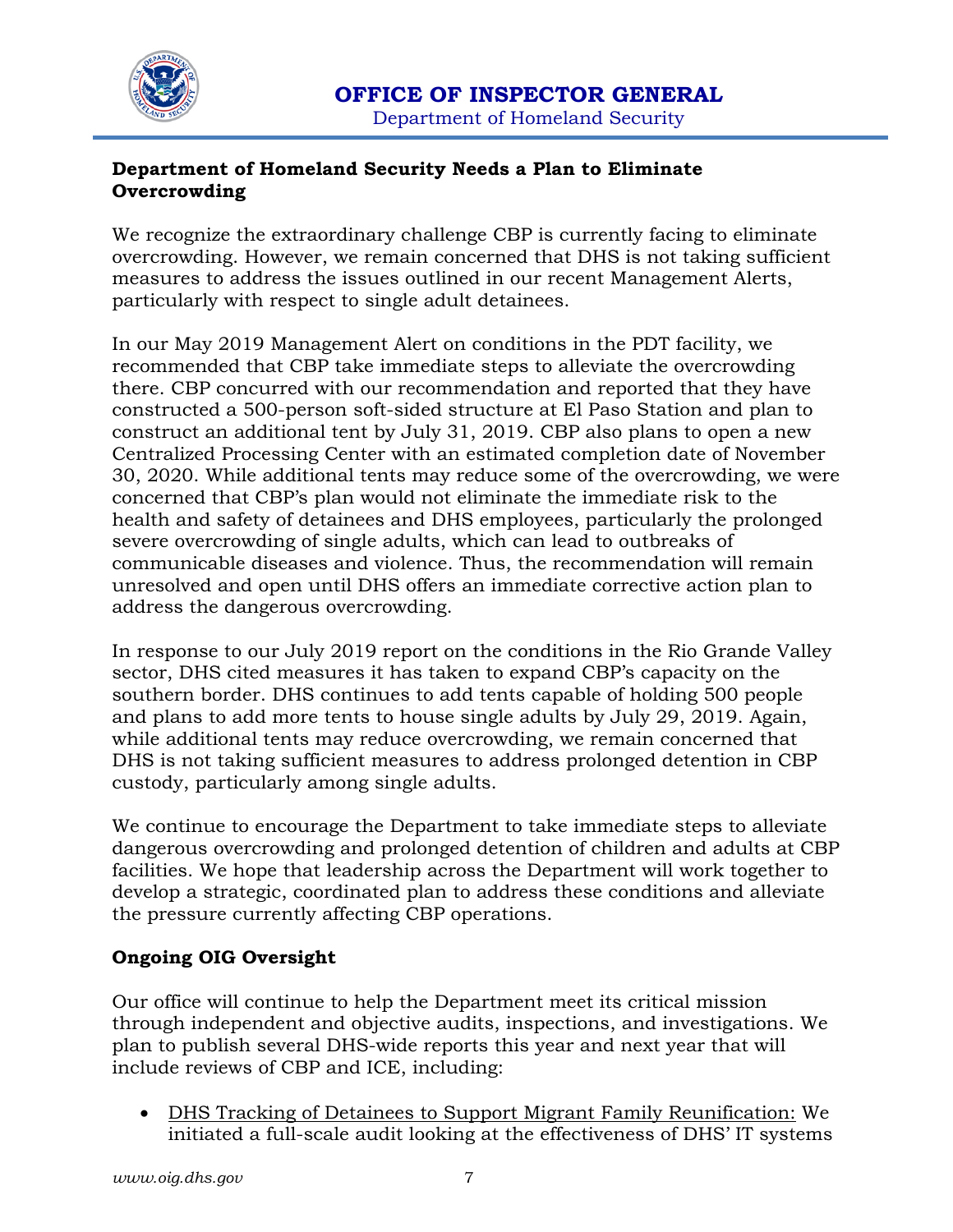

for tracking and supporting efforts to reunify UACs with separated families. Our audit will determine whether the IT systems and processes DHS relied upon were adequate to carry out specific border security operations, including tracking separated families, prior to and following the implementation of the Zero Tolerance Policy.

- CBP's Processing of Asylum Seekers: We are reviewing CBP's handling of asylum seekers at ports of entry. The objective of this work is to determine whether CBP Office of Field Operations is turning away those who present themselves for asylum at ports of entry. As part of its ongoing fieldwork, the team travelled to ports of entry in Texas, Arizona, and California, where it observed operations, gathered documents, and interviewed CBP officers, representatives of non-governmental organizations, and asylum seekers.
- Update on Family Separations: Our review will determine whether CBP was separating families seeking asylum at ports of entry during and after the Zero Tolerance Policy and documenting those separations appropriately.
- Review of Removal of Separated Alien Families: Our work will determine whether ICE removed any parents without first offering them the opportunity to bring their separated children with them. The review will identify why this may have happened and how many separated parents may have been removed without having that option.
- 72-hour CBP Custody Snapshot: Working in partnership with our Data Analytics group, we will try to determine the populations of detainees held in CBP facilities for longer than 72 hours, the total time in custody from apprehension to transfer or release, and where such holds occur most frequently.
- CBP's Holding of Detainees Beyond 72 Hours: This larger-scale evaluation's objective is to determine the factors impacting CBP's ability to comply with the general requirement to only hold detainees in its custody for up to 72 hours. CBP, ICE, and HHS all have responsibility for assuming custody of specific groups of detainees in various stages of the immigration proceedings. We will try to identify the primary DHS factors driving the delays in placement, and make recommendations to mitigate those issues.
- CBP's Use of FY 2019 Appropriated Funds for Humanitarian Assistance: Our objective is to determine whether CBP has adequately planned for